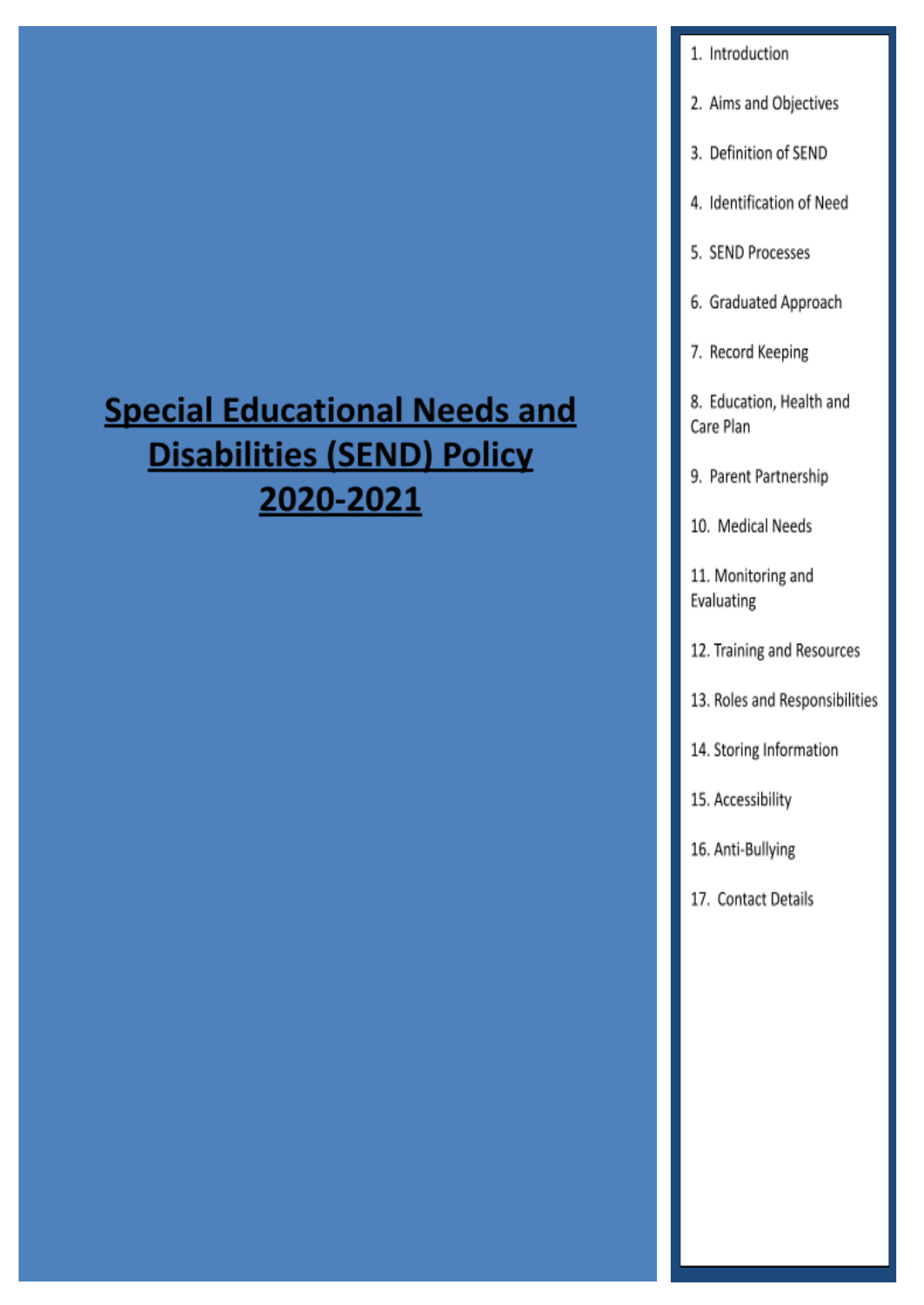

## **MISSION STATEMENT** Learn and love together in God's Family

Aims

Using Jesus' example we aim to give our children '*the roots grow and the wings to fly'*

### **SPECIAL EDUCATIONAL NEEDS AND DISABILITIES (SEND) POLICY FOR GREAT MARSDEN ST. JOHN'S PRIMARY – A Church of England Academy**

This policy complies with the statutory requirements laid out in the SEND Code of Practice 0 – 25 (2014) and has been written with reference to the following guidance and documents:

- Equality Act (2010): Advice for Schools DfE February 2013
- SEND Code of Practice 0 25 (2015)
- Academy's SEND Information Report Regulations (2014)
- Statutory Guidance on Supporting Children at academy with Medical Conditions
- (2014)
- The National Curriculum (2014)
- Child Protection and Safeguarding Policy
- Teachers Standards (2012)

#### **Introduction**

Great Marsden St John's Primary - a Church of England Academy, adopts a 'whole school approach' to SEND and all staff work to ensure inclusive practice. The academy is committed to ensuring that all children can fulfil their potential and achieve optimal educational outcomes.

We support and value the abilities of all our children. It is our duty to provide equal opportunities for every person in our care and a safe and fully equipped learning environment, which caters to the needs of every child as an individual. We are committed to inclusive practice and achieve this through differentiated provision of a broad and balanced curriculum. Children may have SEND either throughout, or at any time during their academy life. For this reason, this policy ensures that appropriate provision is in place and effective, based on the needs of each individual.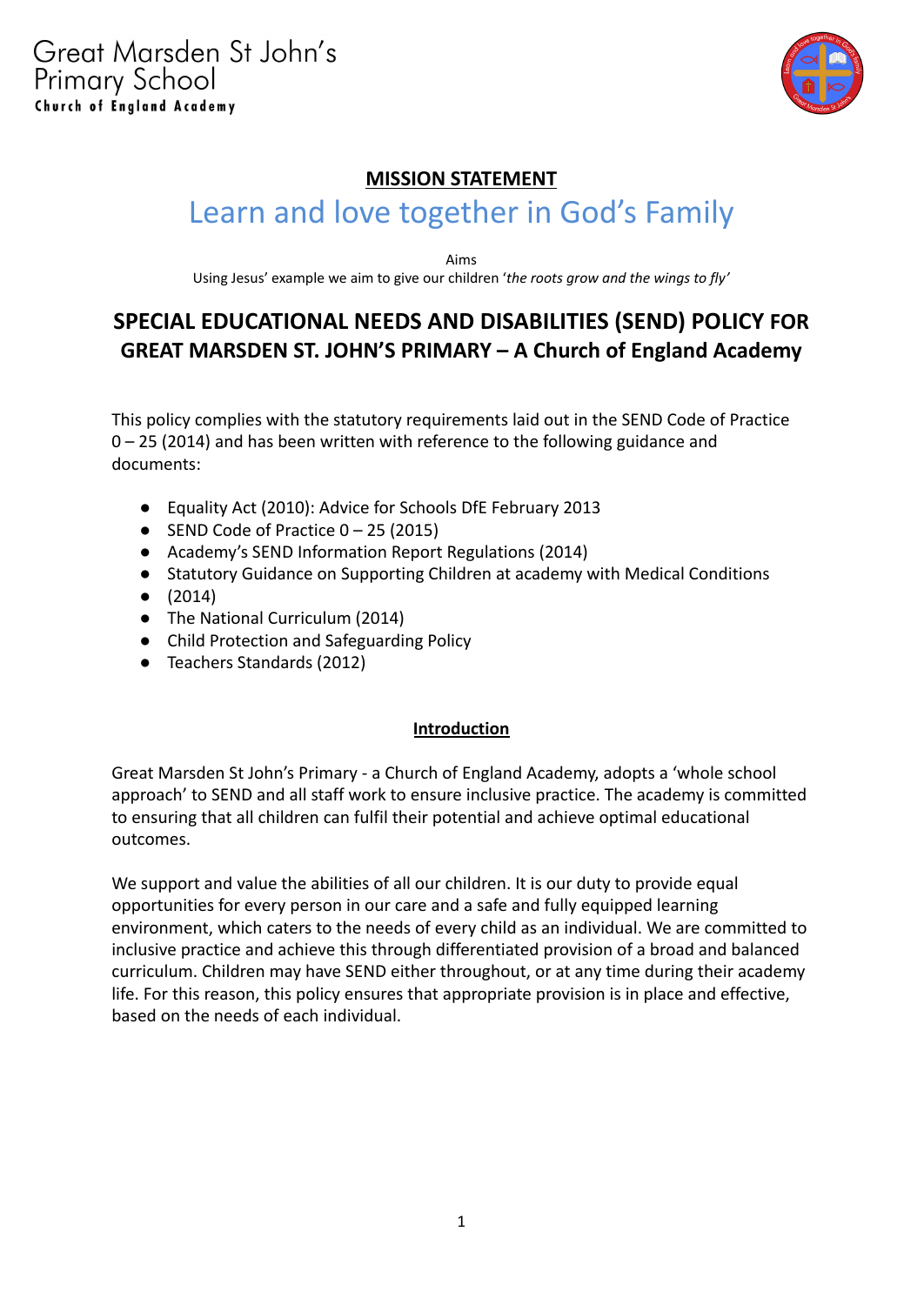

#### **Aims and Objectives**

At Great Marsden St John's Primary - a Church of England Academy we aim to offer an inclusive environment in which children receive an outstanding education whatever their ability or need. We have high expectations of all our children. We aim to achieve this through the removal of barriers to learning and participation and want all our children to feel that they are a valued part of our academy community.

#### **Objectives:**

- Create an environment that meets the additional needs of each child.
- Ensure that SEND is identified, assessed and provided for effectively.
- Make clear the expectations of all partners in the process.
- Identify the roles and responsibilities of staff in providing for child's SEND.
- Enable all children to have full access to all elements of the academy curriculum.
- Ensure a successful partnership with parents.
- Ensure that children have a voice in this process.

#### **We will achieve the above by:**

- Ensuring effective provision for children who are identified as having an area of SEND.
- Working within the guidance provided in the SEND Code of Practice.
- Operating a whole academy approach to the management and provision of support for children with SEND.
- Providing a SENDCO and Inclusion Manager who will work to ensure implementation of the SEND Code of Practice and this policy.
- Providing support and advice for all staff working with children with SEND.

#### **Definition of SEND as detailed in the SEND Code of Practice (2015):**

*A child or young person has SEND if they have learning difficulty or disability, which calls for special educational provision to be made.*

*A child of compulsory academy age or a young person has a learning difficulty or disability if they have significantly greater difficulty in learning than the majority of others of the same age or has a disability which prevents or hinders them from making use of facilities of a kind generally provided for others of the same age in mainstream academies.*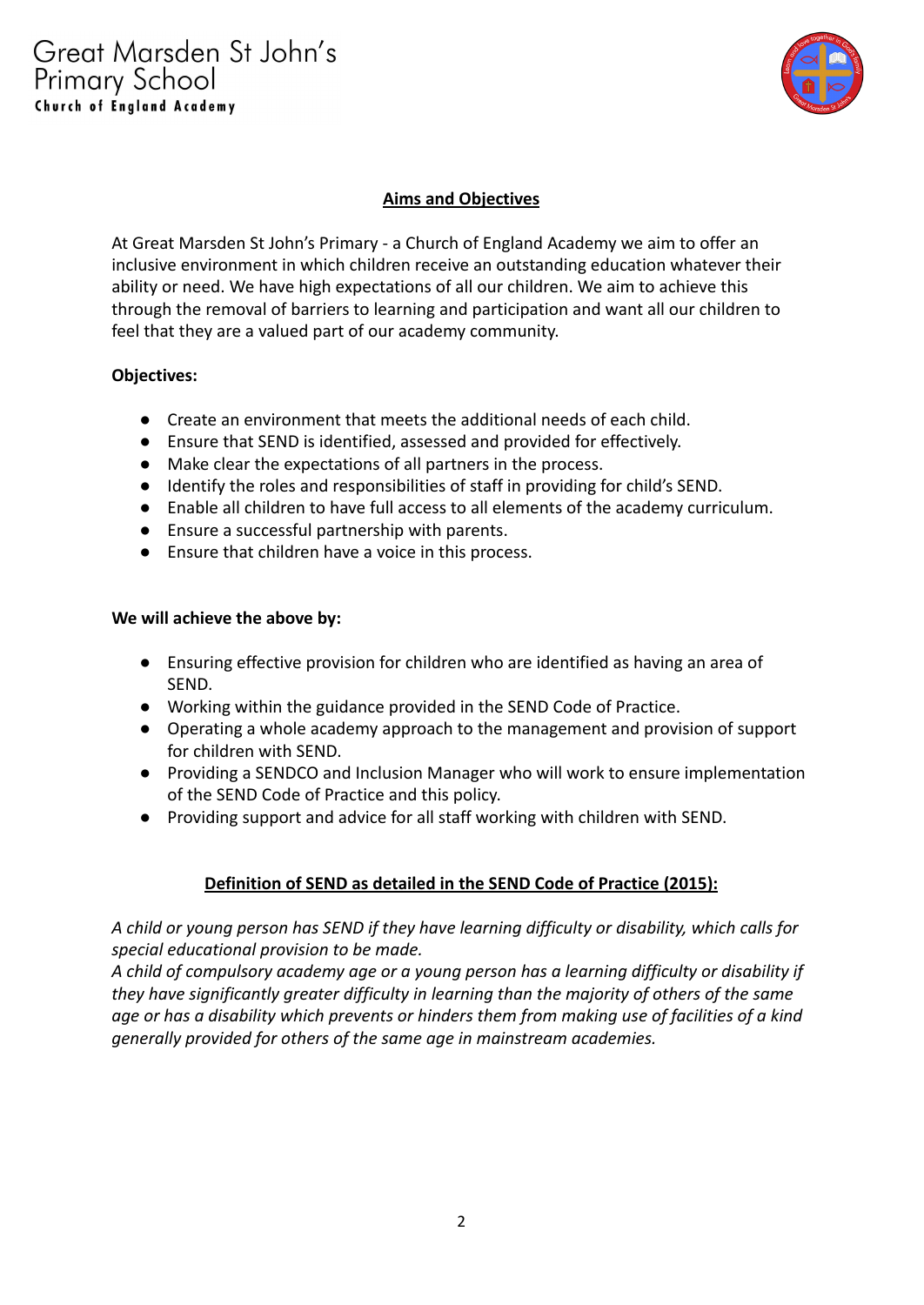

#### **Identification of Need**

The four broad areas of need, described by the SEND Code of Practice, are as follows:

- Communication and Interaction
- Cognition and Learning
- Social, Mental and Emotional Health
- Sensory and/or Physical

The four broad areas give an overview of the range of needs that should be planned for. The purpose of identification is to work out what action the academy needs to take. At Great Marsden St John's Primary CE Academy, we identify the needs of children by considering the whole child.

It is important to note that there are other non-SEND related factors that may impact on progress and attainment such as:

- Attendance and Punctuality
- Health and Welfare
- English as an Additional Language (EAL)
- Being in receipt of the Pupil Premium Grant
- Being a Looked After Child
- Being a child of Serviceman/woman

Any concerns relating to a child's behaviour will be described as an underlying response to a need, consequently staff at Great Marsden St John's will identify the need and respond accordingly.

#### **SEND Processes**

The following describes the processes in place at Great Marsden St John's Primary CE Academy to identify and manage children with SEND:

The SEND Code of Practice (2015) suggests that children are only identified as having SEND if they do not make adequate progress once they have received good quality personalised teaching and specialised provision. Indeed, children who are underachieving are not automatically classed as having SEND.

Teachers are responsible and accountable for the progress and development of children in their class, including where children access support from additional adults. High quality teaching (known as Quality First Teaching), which is differentiated to suit individual needs, is the first step in responding to children who have or may have SEND.

Great Marsden St John's regularly and carefully reviews the quality of teaching for all children, including those at risk of underachievement. The progress of every child is monitored at half-termly Pupil Progress meetings with the Class Teacher, Inclusion Manager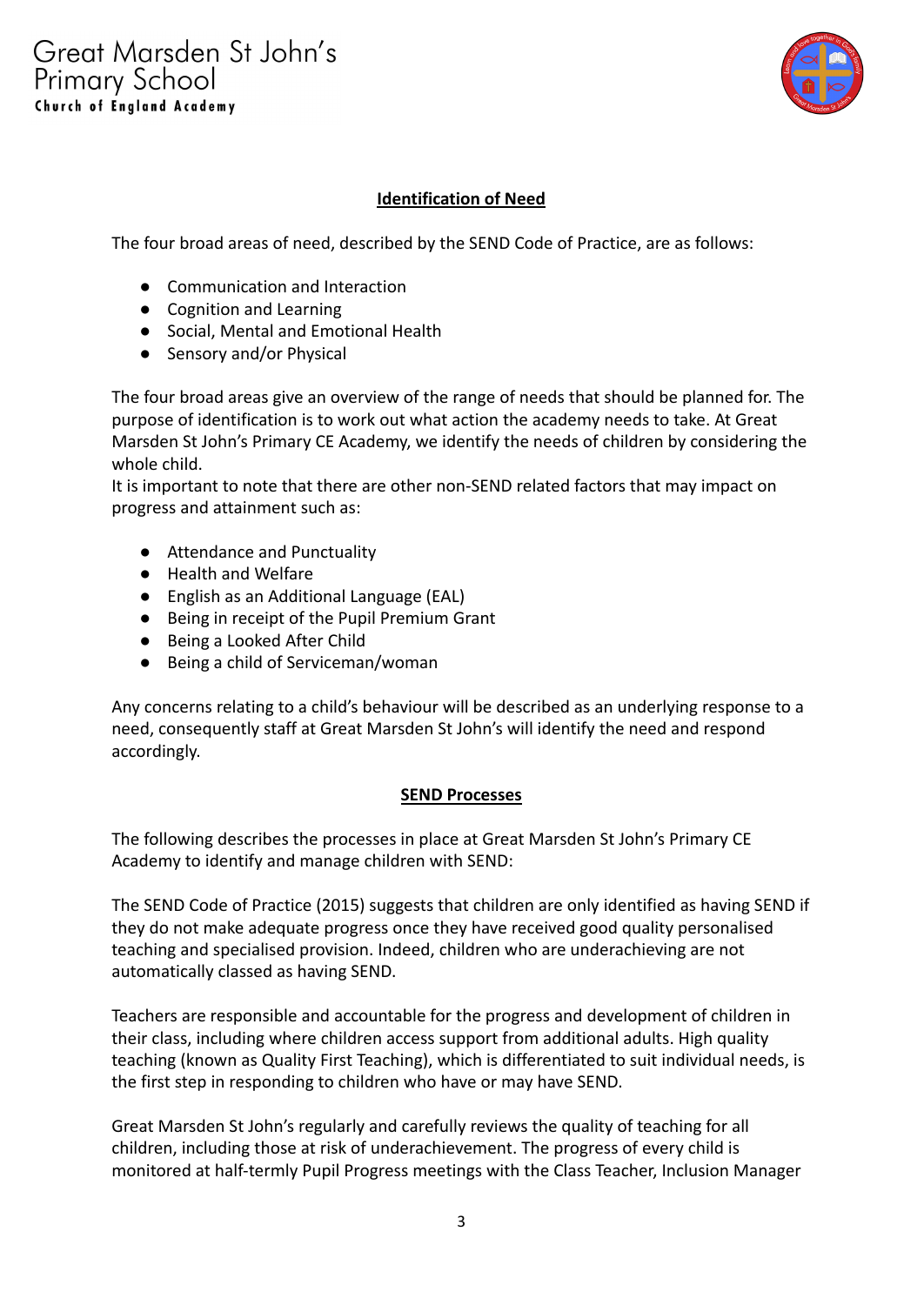

and Headteacher. If children are identified as not making progress in spite of Quality First Teaching, a meeting is held between the class teacher and SENDCO and/or Inclusion Manager where a plan of action is agreed.

If specialised provision is required, a meeting with the SENDCO and/or Inclusion Manager, class teacher and parents will be arranged and all information, evidence and data gathered will be considered.

If Great Marsden St John's Primary CE Academy requires further support with higher levels of need, external agencies and others professionals may be involved, the academy will then act upon the advice received. Although Great Marsden St John's Primary CE Academy can identify SEND and make provision to meet needs, we do not offer diagnoses. Parents are advised to contact their GP if they think their child is in need of a diagnosis.

#### **Graduated Approach to SEND**

Where it is determined that a child does have SEND, parents will be formally advised of this and the child will be added to the SEND Register. The aim of formally identifying a child with SEND is to help the academy ensure that effective provision is put into place and remove any barriers to learning for the child.

The support provided consists of a four-part process:

- **1. Assess**
- **2. Plan**
- **3. Do**
- **4. Review**

This is an ongoing cycle to enable the provision to be refined and revised as the understanding of the needs of the child grows. This cycle enables the identification of those interventions which are the most effective in supporting the child to achieve good progress and outcomes.

#### **Assess**

Assessment of need starts with a whole academy approach that can quickly identify where a child is not making adequate progress, despite high quality teaching targeted at an area of weakness. It becomes information that teachers can draw upon to establish a clear analysis of child's need. This can be in the form of teacher's assessment and experience of the child, child progress information, attainment, observations of behaviour comparisons with peers and national data, as well as the views and experience of parents. The child's views and where relevant, advice from external support services will also be considered. Any parental concerns will be noted and compared with the academy's information and assessment data on how the child is progressing.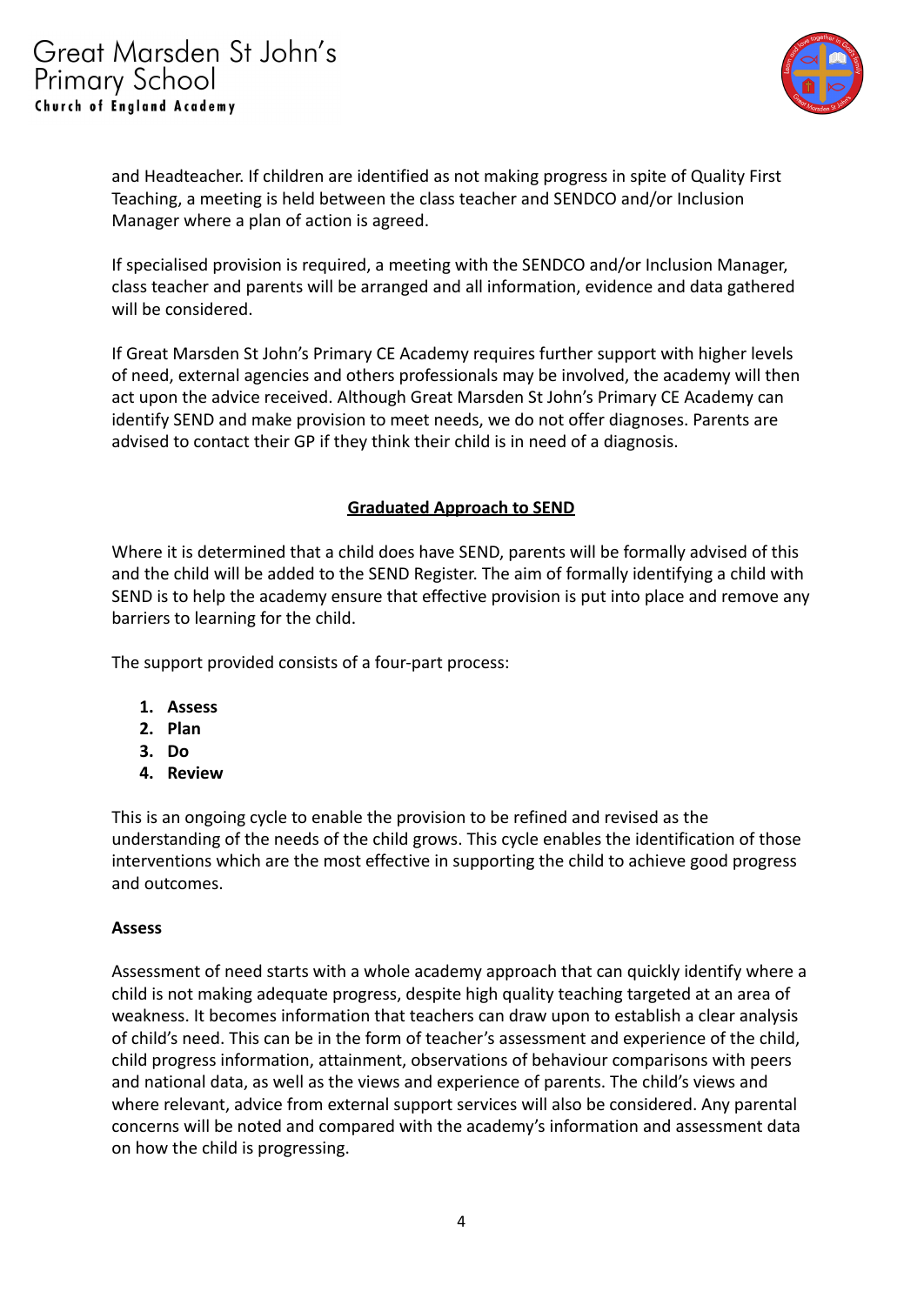

#### **Plan**

The first step is to ensure inclusive Quality First Teaching, which is differentiated appropriately as a result of initial assessment and professional advice if available. There will be consultation between all involved with the child (class teacher, SENDCO, Inclusion Manager and parents/carers) to agree the adjustments, interventions and support that are required to remove barriers to learning. SMART targets will then be created for children to work towards.

#### **Do**

During this stage, the class teacher will work closely with support staff and SENDCO to deliver an effective intervention for the child linked to the above plan. Comprehensive records will be kept throughout this stage to evidence the impact of provision, which can be used in the review stage.

#### **Review**

A review of the child's progress since the initial assessment will take place regularly, according to the SMART target. These will assess the impact and effectiveness of the provision. The class teacher will work collaboratively with support staff to create new targets and make adjustments to provision to suit the outcomes.

Parents/carers, the child and any other involved professionals are consulted throughout this process through telephone conversations and face to face meetings as and when required. We also offer parents/carers the opportunity to have a formal SEND meeting with all stakeholders three times per year (in addition to Parents' Evenings).

#### **Record Keeping and Managing Children' Needs on the SEND Register**

At Great Marsden St John's Primary CE Academy there are systems in place to ensure records are comprehensive and children' needs are managed. These are as follows:

Classroom SEND Working File – Information regarding children's Individual Education Plans (IEPs), intervention timetables, records of intervention and other working documents are stored within these files. Teachers are responsible for the organisation of the file and ensuring they are comprehensive and up-to-date.

Whole Class and Individual SEND Files – Confidential documents and information are kept in these files in a lockable cupboard. Documents from the above Classroom SEND Working files are transferred into this file on a termly basis to ensure efficient and cohesive record keeping.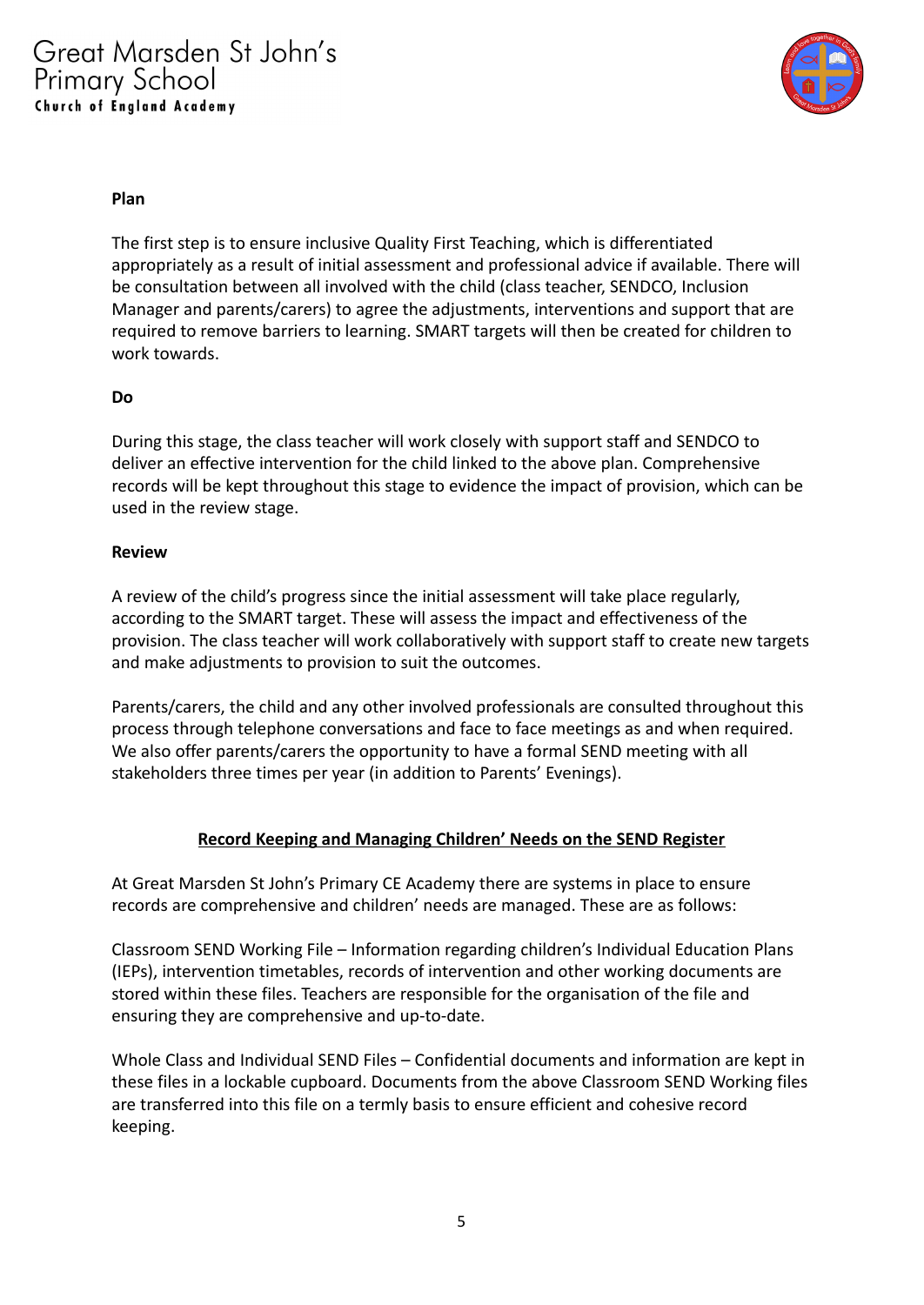

Individual Education Plan – This is a working document for each individual child on the SEND Register containing Specific, Measurable, Achievable, Timely and Realistic (SMART) targets, aiming to remove barriers to learning. These are recorded and reviewed regularly. A baseline assessment shows clear starting points and a similar assessment is completed after target work has been carried out.

SEN Support Plan – The SEN Support Plan is the plan that will be used to ensure a pupil's needs are met, where a pupil requires further input than an IEP but an Education, Health and Care Plan is not required.

The above systems are regularly monitored by the SENDCO to ensure they are up-to-date and effective.

#### **Education, Health and Care Plans (EHCP)**

In certain circumstances, additional support or specialist services are required. This is organised by the SENDCO and/or Inclusion Manager who contact the relevant agencies and arrange referral in collaboration with parents/carers. The Local Offer provided by Lancashire County Council presents more information for schools, families and children regarding further support. A link to this is available on our website.

If the academy identifies that additional funding is required, the following process will begin:

- 1. Begin the Common Assessment Framework (CAF) process
- 2. SENDCO and/or Inclusion Manager to hold meeting with parents/carers to discuss need. Regular Team Around the Family (TAF) meetings to take place.
- 3. SENDCO and Class Teacher to complete Education Health and Care Plan (EHCP) request form and collate all relevant documentation
- 4. Parents/carers and child to complete 'One Page Profile' document as part of a TAF meeting with all stakeholders
- 5. SENDCO to send EHCP request form, alongside all key documentation to the SEND Team
- 6. Await response from the Local Authority

Parents/carers are able to request the above process. If this is the case it will be the parents'/carers' responsibility to lead the process and complete the required paperwork; this will be documented on the EHCP request form.

If the Local Authority provides an EHCP, the academy and the child's parents will be involved developing and producing the plan. Parents have the right to appeal against the content of the EHCP. They may also appeal against the academy named in the EHCP if it differs from their preferred choice. Once the EHCP has been completed and agreed, it will be kept as part of the child's formal record and reviewed at least annually by staff, parents and the child. The Annual Review enables provision for the child to be evaluated and, where appropriate, for changes to be put in place.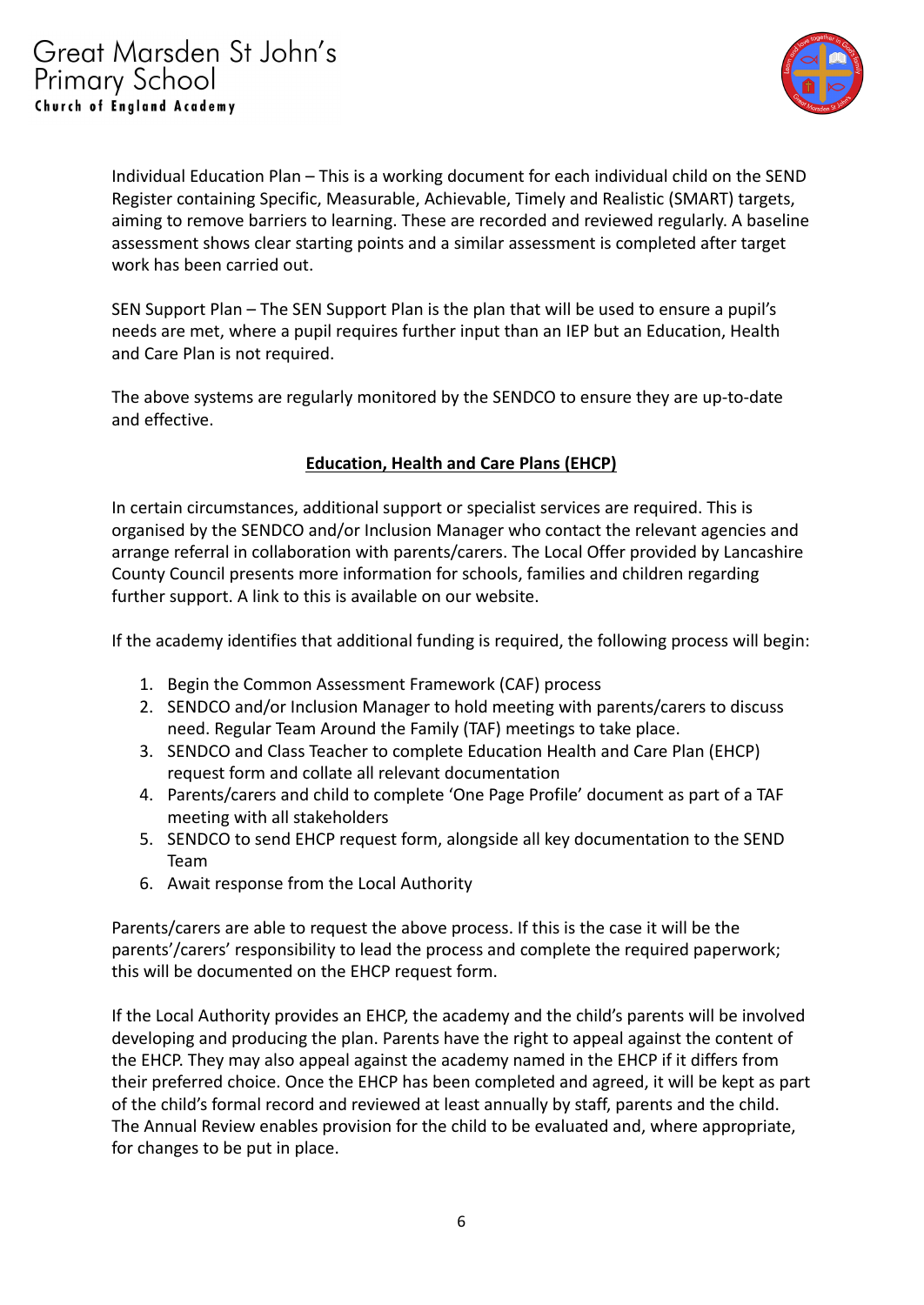

#### **Exiting the SEND Register**

If Great Marsden St John's Primary CE Academy feels that a child on the SEND register is making sufficient progress and is now able to access the curriculum with Quality First Teaching approaches, it may be decided that the child no longer needs to be on the SEND Register. In this case, relevant staff will meet with the SENDCO and parents/carers will be consulted.

#### **Working in Partnership with Parents**

Great Marsden St John's Primary CE Academy works closely with parents in the support of those children with an area of SEND. We encourage an active partnership through an on-going dialogue with parents. Parents have much to contribute to our support for their child. A named governor takes a particular interest in SEND and is always willing to talk to parents. We have regular meetings to share children's progress with parents/carers. We inform parents of any external intervention, and share the process of decision-making by providing clear information relating to the education of children with SEND. The SENDCO works alongside the Inclusion Manager and Headteacher to ensure children with SEND are able to access exams or other assessments and contact external agencies to make other arrangements when required.

A transition programme is in place for children as they move from class to class, across Key Stages and to another academy.

#### **Parents/carers can access the following for further support:**

- SEND Policy and Academy Information Report <https://stjohnsnelson.co.uk/s-e-n-d/>
	- Lancashire County Council SEND Local Offer
- [https://www.lancashire.gov.uk/children-education-families/special-educational-needs-and-d](https://www.lancashire.gov.uk/children-education-families/special-educational-needs-and-disabilities/) [isabilities/](https://www.lancashire.gov.uk/children-education-families/special-educational-needs-and-disabilities/)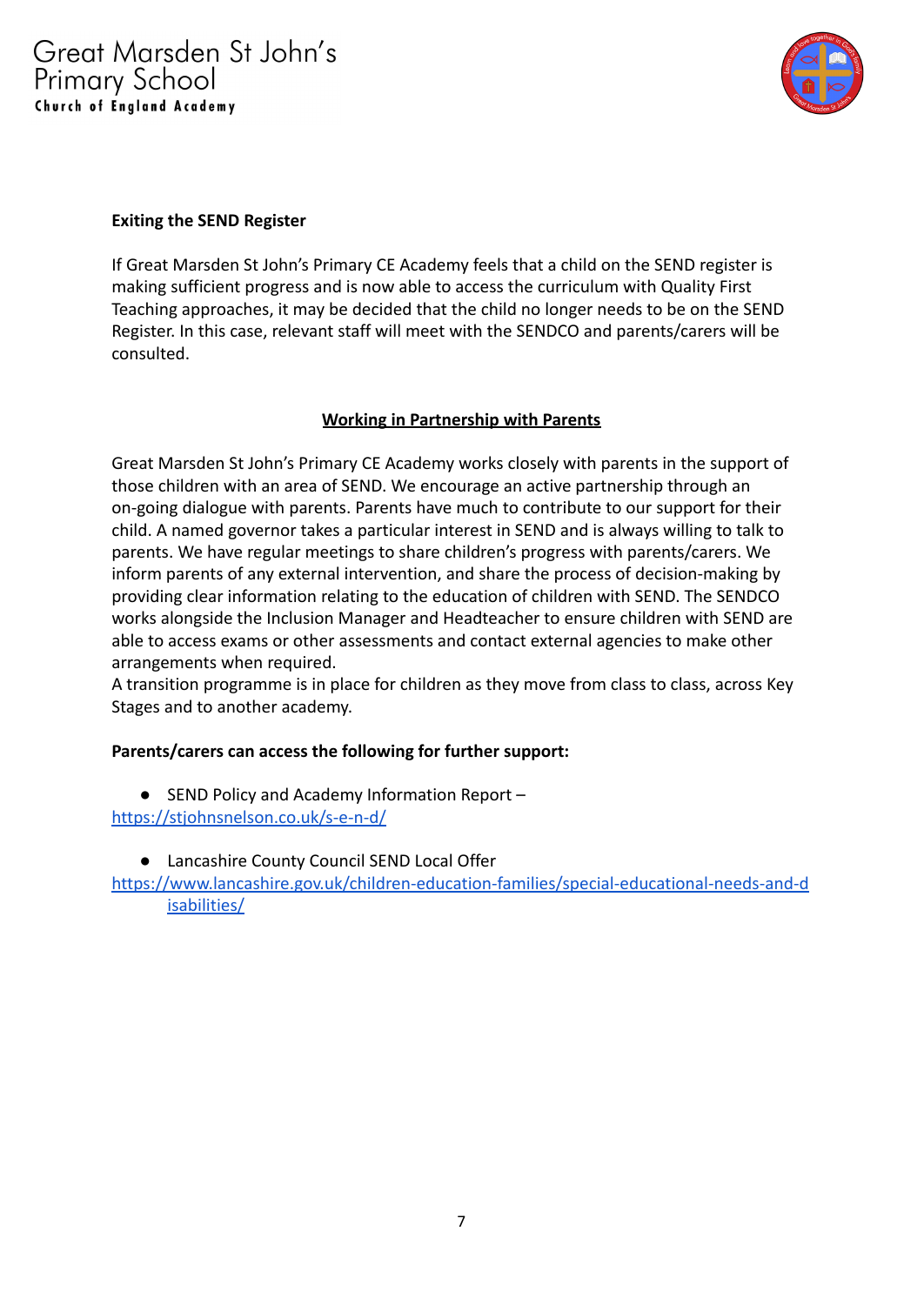Great Marsden St John's **Primary School** Church of England Academy



#### **Supporting Children with Medical Conditions**

Great Marsden St John's Primary CE Academy recognises that children with medical conditions should be properly supported so that they have full access to education including academy trips and physical education. Some children with medical conditions may be disabled and where this is the case the academy will comply with its duties under the Equality Act (2010).

Some children with medical needs may also have SEND but this is not always the case. If a child has SEND and medical needs and a Statement or EHCP is in place then this will bring together social care needs as well as the special educational provision. Arrangements in place to support children with medical needs can be found within the Medical Needs Plan and Administration of Medicines Policy.

#### **Monitoring and Evaluating SEND Provision**

Great Marsden St John's Primary CE Academy recognises the importance of monitoring and evaluating SEND provision. This is completed by regular discussion with staff, learning walks, observations, book and file scrutiny and continued professional development (CPD) courses leading to an active process of continual review and improvement of provision for all children. Pupil voice is often collected to enable children' input and ensure effective provision.

#### **Training and Resources**

Great Marsden St John's Primary CE Academy provides provision for children with SEND. If required, additional funding may be provided by the Local Authority upon successful application. Training needs of staff are identified and CPD is frequently planned in order to maintain and develop the quality of teaching and provision and respond to the needs of all children. All staff undertake induction on taking up a post and this includes a meeting with the SENDCO and/or Inclusion Manager to explain systems and structures in place around the academy's SEND provision and practice and to discuss the needs of individual children. Great Marsden St John's Primary CE Academy's SENDCO and/or Inclusion Manager attend SENDCO cluster meetings in order to keep up to date with local and national updates in SEND.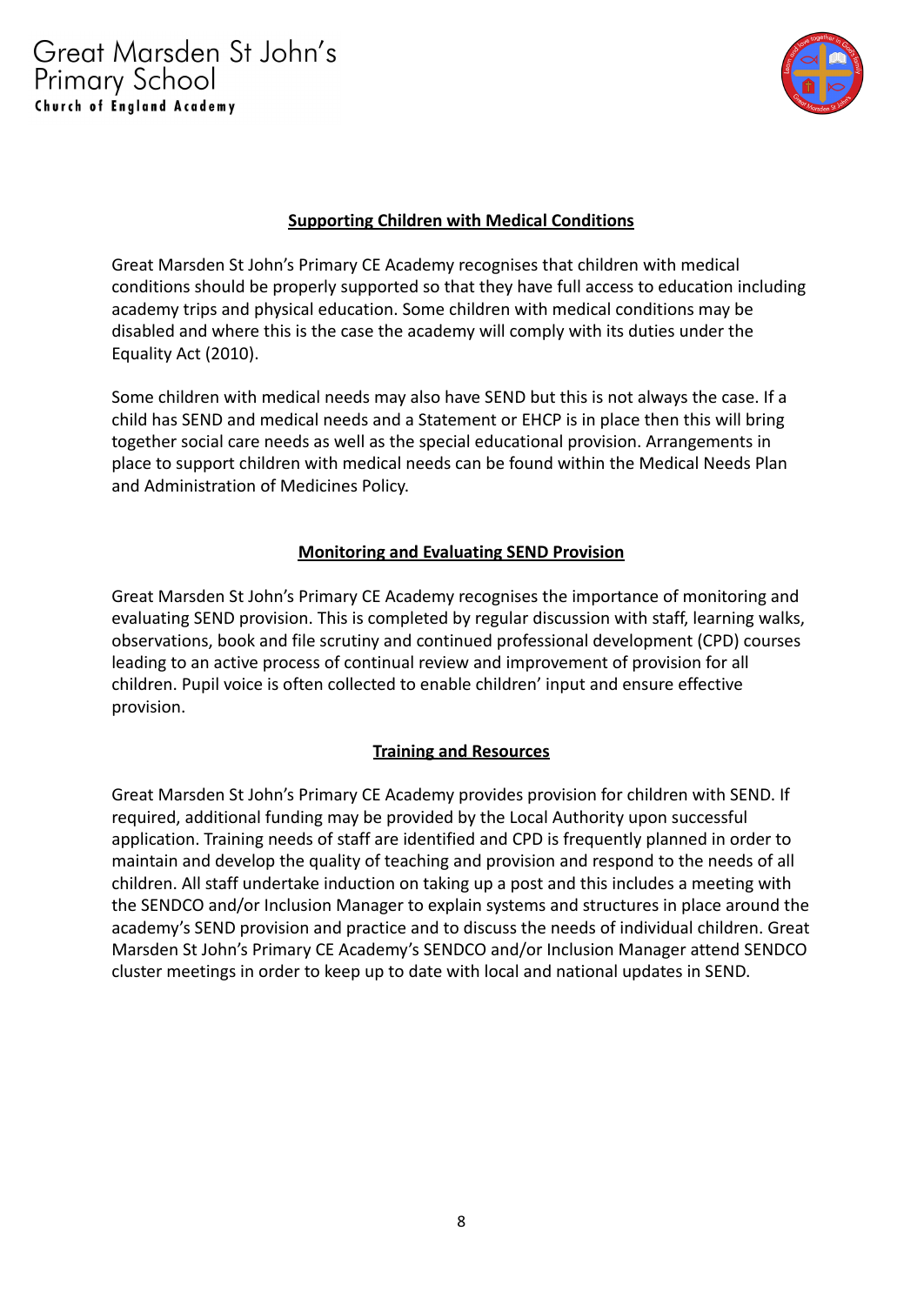

#### **Roles and Responsibilities**

#### **Role of Inclusion Manager and SENDCO:**

- Work collaboratively to ensure seamless systems for inclusion are in place.
- Co-ordinate effective provision for children with SEND, monitoring and reviewing this to raise standards and that practice is in line with the academy's SEND policy and SEND Code of Practice.
- Work alongside the Headteacher and Governors to ensure that the academy makes reasonable adjustments and access arrangements to enable inclusion
- Provide professional guidance to colleagues and work closely with staff, parents and other agencies ensuring inclusive practice.
- Liaise and communicate with parents of children with SEND, other education providers and multi-agency professionals.
- Ensure children and their parents are informed about all information and options relating to their education.
- Maintain an up-to-date knowledge of relevant legislation relating to SEND.
- Advise on approaches to providing SEND support and the deployment of funding and other resources to meet children' needs effectively.
- Through monitoring, make sure that all staff maintain up-to-date and comprehensive records for all children with SEND.
- Participate in Pupil Progress meetings and data collection to ensure children with SEND are making at least good progress and to provide intervention where necessary.

#### **Role of SEND Governor:**

Liaise with SENDCO to implement the SEND Policy. The SEND Governor ensures that all governors are aware of the academy's SEND provision, including the deployment of funding, equipment and personnel.

#### **Role of Class Teacher:**

Implement the SEND Policy, providing effective provision for children based on any professional advice.

#### **Role of Teaching Assistant:**

Work collaboratively with the class teacher to implement the SEND Policy, providing effective provision for children based on the class teacher's and professional advice.